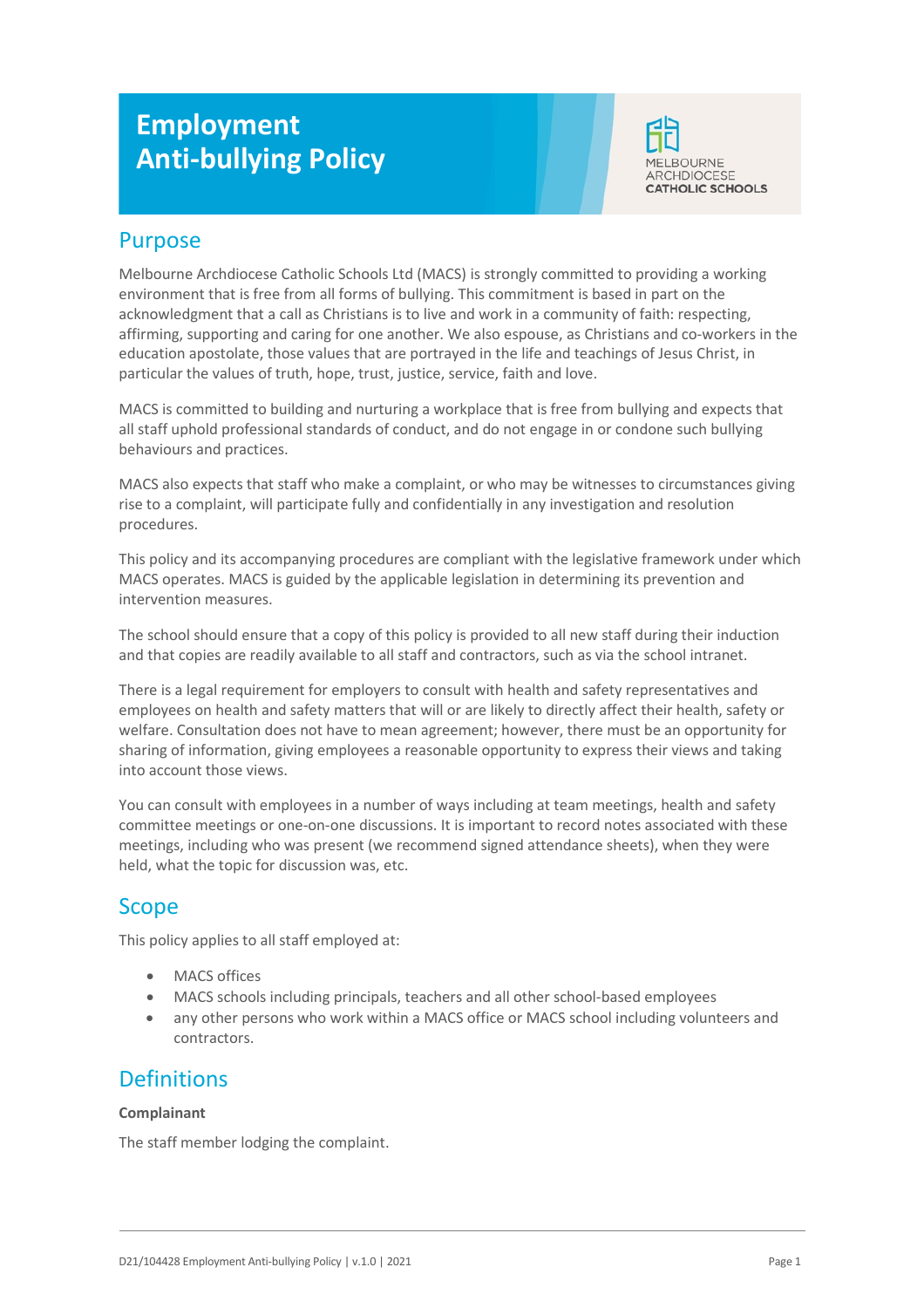#### **Contact officer**

A contact officer is a staff member who is trained in and responsible for being a contact point for staff with concerns about whether they may have been bullied. A contact officer is able to provide staff with information on bullying, clarify any questions or concerns they may have, and provide advice on the options that are available for dealing with bullying.

Where preferred at a school, the role of contact officer, as referred to in this policy, may be performed by the principal or deputy principal, where appropriate and with appropriate training. In such circumstances, the principal or deputy principal concerned should ensure that no conflict arises in exercising the role of contact officer and any other role that they may be required to perform under this policy.

#### **Investigating officer**

A person appointed by the employer to conduct an investigation into a complaint. They may be external or internal to the organisation and shall not have any prior involvement in the subject matter of the complaint. If internal, the investigating officer shall be a senior member of staff (team leader/deputy principal/position of leadership staff member or above) and should not be employed in the same staff group of either the complainant or respondent (MACS office only).

#### **Respondent**

The person the subject of a complaint.

#### **Workplace**

For the purposes of this policy, the 'workplace' may include any location or circumstance where an employee is undertaking work-related activities. This may include the office, school or usual location of the employee's work, work-related travel or official work-related event outside the office/school, or outside normal working hours, online or via social media.

# **Principles**

MACS expects that all staff treat everyone with dignity, courtesy and respect and comply with this policy.

All staff are entitled to a workplace which is free from bullying, and to raise issues or make an enquiry or complaint in a reasonable and respectful manner without being victimised.

In applying this policy, MACS senior leaders and principals undertake to:

- model appropriate standards of behaviour
- take steps to educate staff on their obligations under this policy
- intervene quickly and appropriately when they become aware of inappropriate behaviour
- act fairly to resolve issues and enforce workplace behavioural standards
- ensure appropriate action is taken in respect of complaints.

When a complaint is made, MACS will:

- aim to achieve resolution of complaints of bullying promptly and endeavour to ensure that any offending behaviour stops
- respond to complaints or reports of bullying in a sensitive, fair and timely manner.

MACS encourages the reporting of behaviour which is perceived to be in breach of this policy and will endeavour to ensure protection of the complainant(s) from any subsequent victimisation.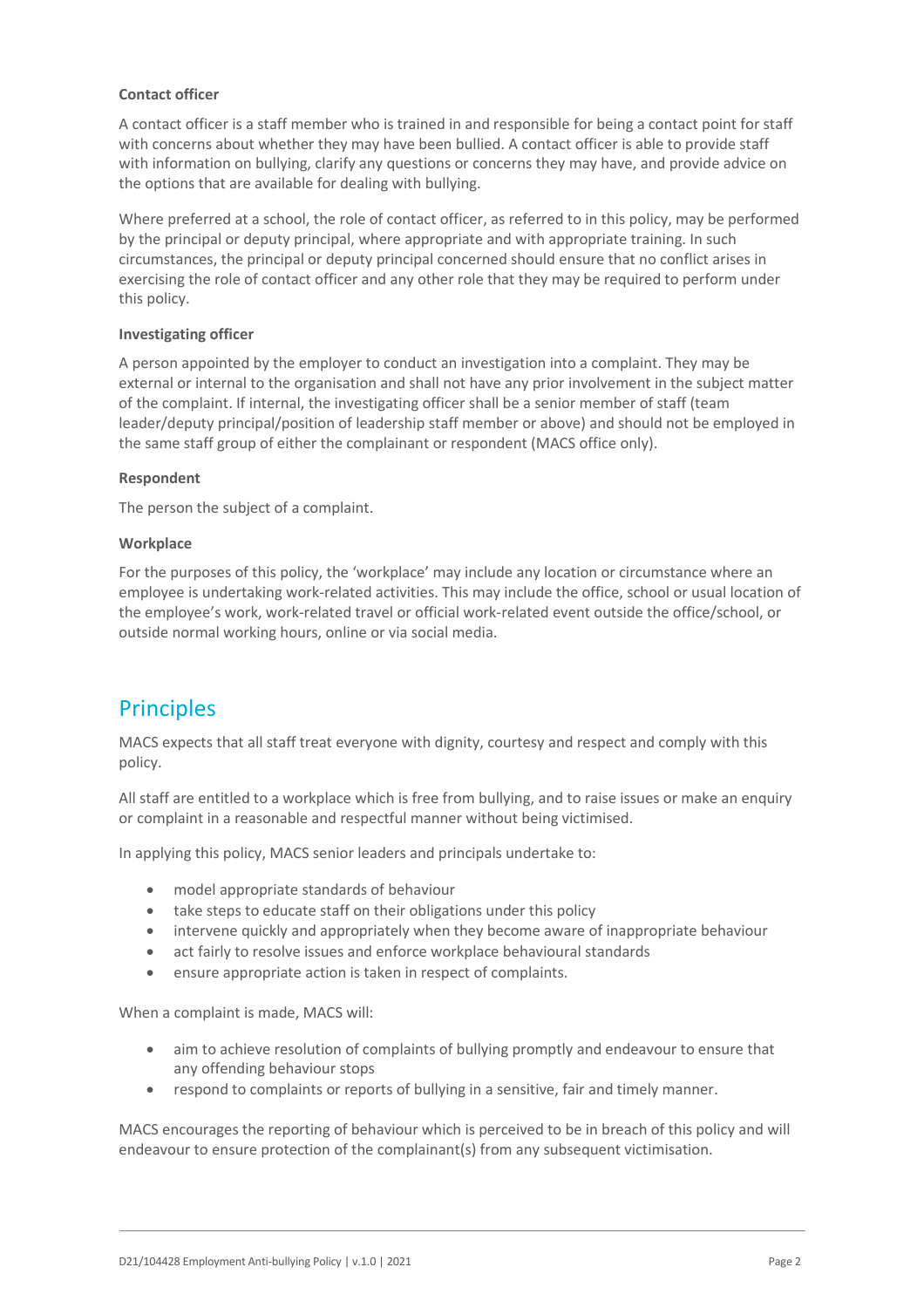# **Policy**

Workplace bullying is defined as being repeated unreasonable behaviour directed at a worker or group of workers that creates a risk to health and safety.

Within this definition, 'unreasonable behaviour' means repeated behaviour that would threaten, humiliate, harass, embarrass, victimise or undermine a person.

Bullying can take the form of both direct and indirect bullying. Examples of **direct** bullying include:

- verbally abusing someone
- putting someone down
- spreading rumours or innuendo
- interfering with a person's property
- sending inappropriate emails or communications.

Examples of **indirect** bullying include:

- making unjustified criticisms or complaints
- deliberately excluding someone from meetings/workplace activities
- setting timelines that are difficult to achieve
- deliberately changing work arrangements e.g. rosters/leave to inconvenience.

#### **What is not bullying**

Many things occur in the workplace that are not considered to be bullying. Reasonable management action carried out in a fair way is not bullying. For example:

- setting reasonable performance goals, standards and deadlines
- allocating work to an employee in a transparent and appropriate way
- fairly rostering and allocating working hours
- transferring an employee for reasonable and explained reasons
- deciding not to select an employee for promotion following a reasonable selection process
- informing an employee about unsatisfactory work performance.

**Note:** Serious cases of bullying may constitute a criminal offence.

# Procedures for resolving complaints

### **Principles**

MACS upholds the right for all staff to be afforded the principles of natural justice and representation when a complaint is raised. General procedural fairness in the handling of a complaint strives to ensure:

- staff have the opportunity to raise their concerns
- staff are able to be accompanied by a support person during any investigation process if they wish
- all parties involved have the opportunity to be heard
- where appropriate, the use of an independent, unbiased decision-maker
- a final decision that is based solely on relevant evidence.

A complaint can be resolved using informal resolution processes and/or formal resolution processes. The approach taken should reflect the seriousness of the matter. For less serious matters, informal resolution processes should be explored prior to a formal resolution procedure. For more serious matters, or where informal approaches have been unsuccessful, a formal procedure may be appropriate.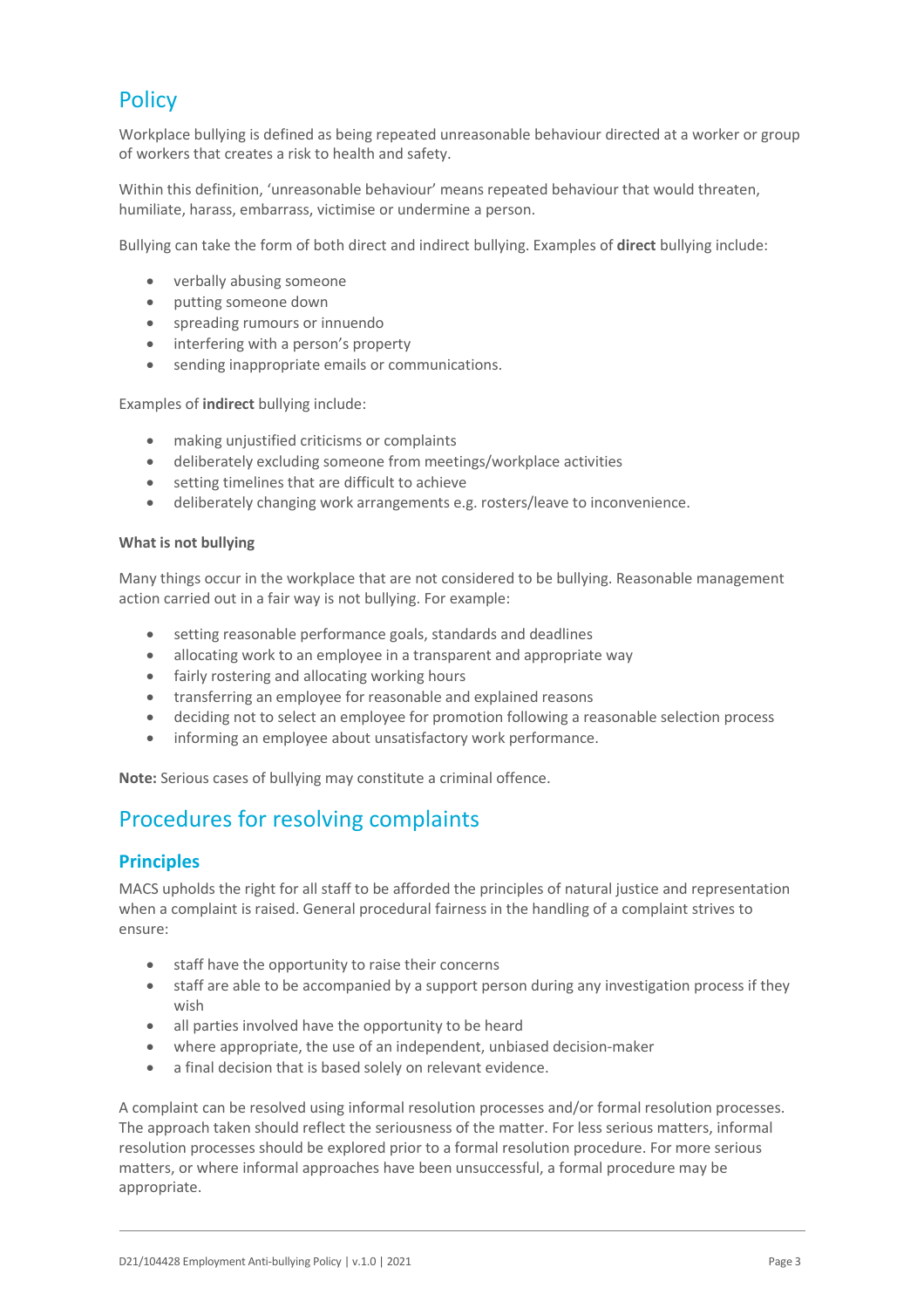Before initiating these procedures, complainants are encouraged to try and resolve any issues directly with the person(s) concerned, if they feel comfortable doing so.

A complainant should raise their grievance with the respondent as early as possible.

At any time during the resolution process, a complainant or respondent may consult, in confidentiality, with their support person, family members or legal/medical professionals, and may seek advice from the Human Resources department, principal or senior leaders.

### **Informal resolution processes**

In attempting to manage a complaint, there are a number of informal options a complainant has available to them. These include:

- speaking directly with the respondent about their behaviour or actions (if the complainant feels comfortable doing so)
- consulting with a contact officer for advice, support and assistance
- reporting the matter to their team leader/manager/principal for assistance, or to the relevant regional general manager (RGM) if the complaint is about the principal.

Informal resolution processes do not involve an investigation or making findings based on an investigation, but generally involve the parties coming to an understanding or agreement as to how the issues can be resolved.

Procedures provide detailed procedural requirements, methods and guidance on how covered persons are expected to act in accordance with the policy. Short/simple procedures may be included within the policy. Longer/complex procedures should be developed as a separate document and referenced within the 'Procedures' section.

#### **Speaking directly with the respondent**

In the first instance, if the complainant feels comfortable about speaking directly with the respondent, this may be the quickest and easiest way of resolving the matter. The complainant should address the issue with the respondent in unambiguous terms and in plain language. If the complainant does not wish to speak to the respondent, another option is to address the issue with the respondent in writing, rather than face to face, if this is deemed appropriate.

#### **Consulting with a contact officer**

If the complainant does not feel comfortable about approaching the respondent directly (this may be the case particularly where the respondent is in a position of authority), the complainant may prefer to seek the assistance of a contact officer. A contact officer can provide information and support to the complainant and/or respondent regarding bullying issues, including options for resolving the matter. Contact officers do not take any action on behalf of the staff member, such as approaching the respondent or conducting mediation.

#### **Reporting the matter to the team leader/manager/principal/RGM/Employee Relations unit**

In the event that a complainant does not feel comfortable in pursuing the above options, they can report the matter to their team leader/manager/principal/RGM/Employee Relations unit. The process for reporting the complaint is detailed below.

Depending on whom the complaint is about, the complainant can refer the matter to their team leader/manager/principal for resolution. In instances where the complaint is against the complainant's team leader/manager/principal, the complainant may refer the grievance to their RGM or director.

When making a complaint, the complainant must provide to the relevant person:

• a clear statement outlining the complaint, including the parties involved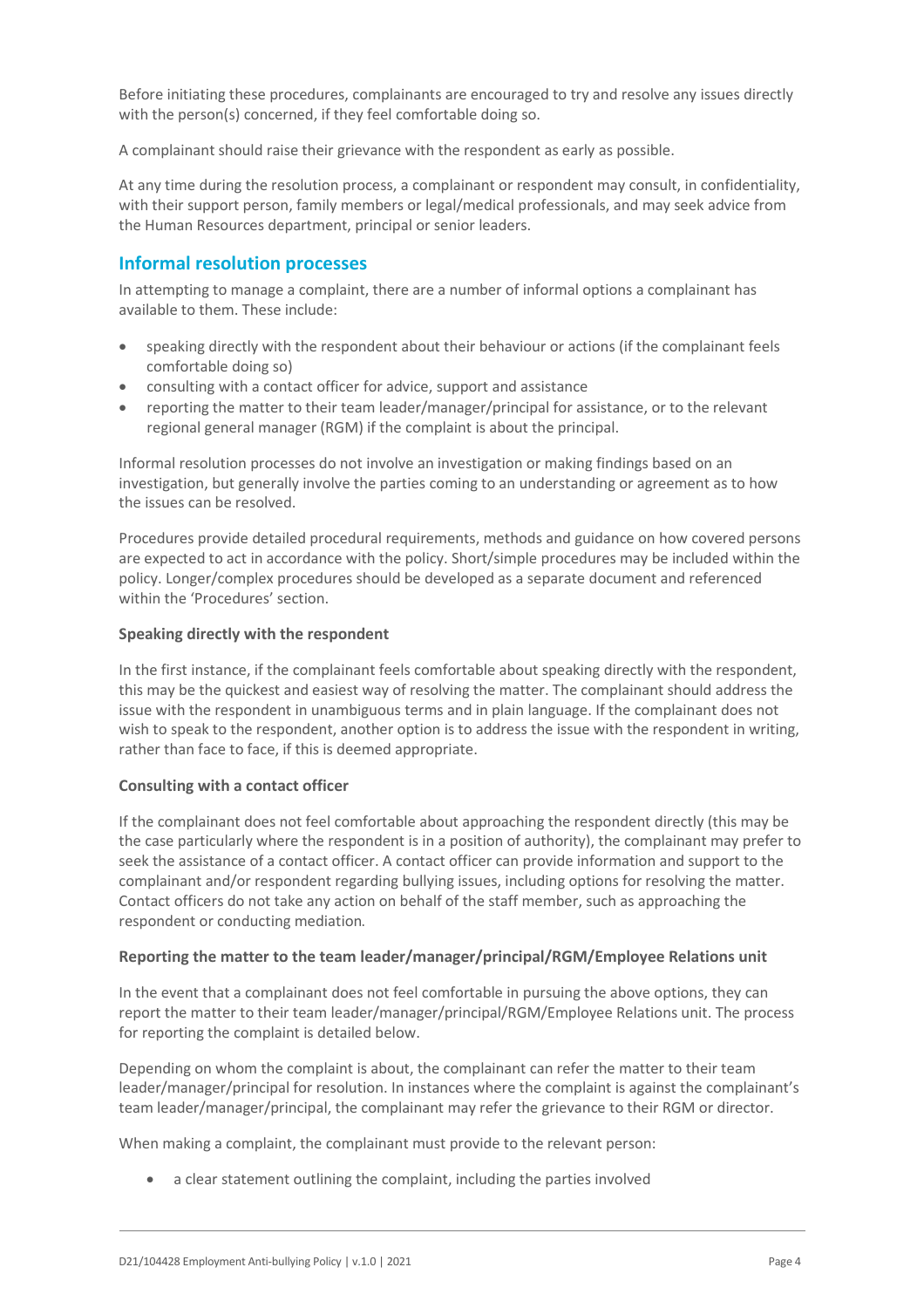• a potential solution which the complainant believes might address the concerns raised. An appropriate solution should focus on achieving a productive working environment or relationship rather than apportioning blame.

After receiving the complaint, the team leader/manager/principal/RGM/Employee Relations unit adviser will:

- gather the appropriate information required to appropriately deal with the complaint. This may include providing the respondent with the statement of the grievance and the opportunity to respond
- attempt to settle the complaint which may include using the following methods:
- the process outlined by the complainant for settlement (if appropriate)
- facilitated discussion
- counselling
- mediation

Once the matter has concluded, the team leader/manager/principal will write to both the complainant and respondent, informing them of the outcome of the process. The letter will outline any action taken to resolve the complaint, which has been agreed by the parties during the process.

### **Formal resolution processes**

If a matter raised is sufficiently serious such that a formal investigation is warranted, then MACS reserves the right to take appropriate action in the circumstances, including referring the matter to formal internal or external investigation (see below). This process will also apply where a complainant seeks to raise a formal complaint as opposed to an informal complaint.

#### **MACS office staff and school staff**

In the event that a complainant is dissatisfied with the outcome of an informal process, they may lodge a formal complaint. A team leader/manager/principal will then determine whether the seriousness of the complaint justifies a formal process. In the event that the complaint is not serious enough to justify a formal process, the team leader/manager/principal will meet with the complainant and advise them of this and explain why a formal process will not be initiated.

#### **Lodging a formal complaint**

A formal complaint must be lodged using a 'Grievance Lodgement Form' (Form) which is required to be submitted to the principal for school staff and the General Manager – Human Resources for MACS office staff. In the event that the complaint concerns the principal, the Form can be lodged with the RGM. Wherever possible, this should be supported by relevant documentation such as dates, times, locations, what happened, what was said, witnesses (if any) and steps already taken to attempt to resolve the matter.

#### **Initial response**

Following receipt of a formal complaint, the relevant person listed above will meet with the complainant to discuss the complaint. This will involve canvassing options for resolution which may include informal resolution processes. If the complaint is to be dealt with formally, the complainant will be informed of:

- how the complaint will be investigated (e.g. interviews, viewing documents)
- the expected timeframe for any investigation
- who can be present at investigation interviews
- the support available for parties involved in the process
- the interim measures, if any, that will be implemented to ensure the health, safety and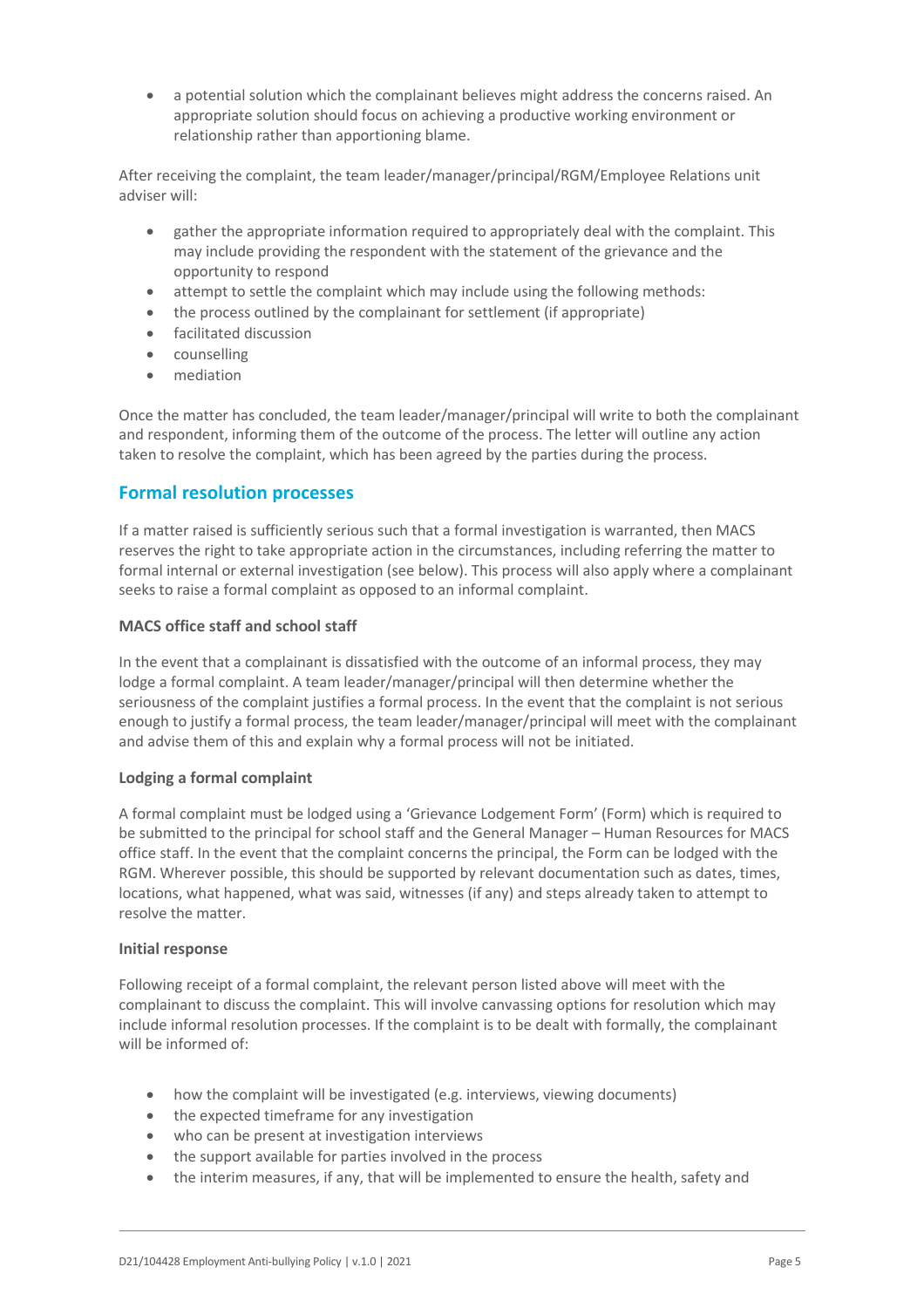welfare of any person, pending the resolution of the complaint

• whether the complaint raises issues which place MACS under a legal obligation to report the matter to law enforcement agencies.

### **Formal investigation**

Having received the Form, where appropriate, the relevant person will appoint an investigating officer to conduct an investigation into the complaint. An investigating officer will conduct a procedurally fair and impartial investigation.

Within a reasonable timeframe, the investigating officer will:

- interview both the complainant and the respondent, and any other relevant persons/witnesses
- seek further information as they consider necessary
- prepare an Investigation Report for the relevant person outlining, among other things, the recommended findings of fact in relation to the complaint and recommended findings as to whether the conduct, if substantiated, constitutes bullying as defined in this policy.

If it is determined that the complaint is ill-advised, misguided, frivolous, malicious or vexatious, the relevant person will advise the complainant in writing of this finding. The complainant will be advised of the reasons for the finding and whether further action will be taken against them for making the complaint. Relevant parties may also be advised in writing of relevant information regarding the complaint.

### **Outcome of formal grievance investigation**

On receipt of the Investigation Report, the relevant person will inform the Executive Director of MACS (where applicable and as per delegations) of the investigation and recommended findings. The executive director/principal will take such action as they deem appropriate, which may include (subject to circumstances):

- recommending the respondent issue an apology
- requiring changes to work practices
- directing the respondent to provide an undertaking that the behaviour will not be repeated
- reversing an action or decision, or substituting a different action or decision
- training and development.

Disciplinary action may also be taken including, where authorised by the employer, termination of employment.

Assistance may also be offered to a complainant or other persons involved, which may include:

- counselling
- redressing any inequality resulting from the action or decision the subject of the complaint
- mentoring and support.

If the investigation is inconclusive (i.e. a complaint cannot be proved due to a lack of evidence), further action may nevertheless be taken which may include counselling, mediation, changed working arrangements and/or conducting training for employees on relevant policies.

The complainant will be notified that the investigation has been completed and the matter has come to a close. A complainant will not be provided with the Investigation Report or be advised of the action, if any, taken against the respondent.

The respondent will be notified in writing of the outcome of the process, the reasons for the decision and the action to be taken, if any.

The decision of the executive director/principal is the final step in the formal resolution process.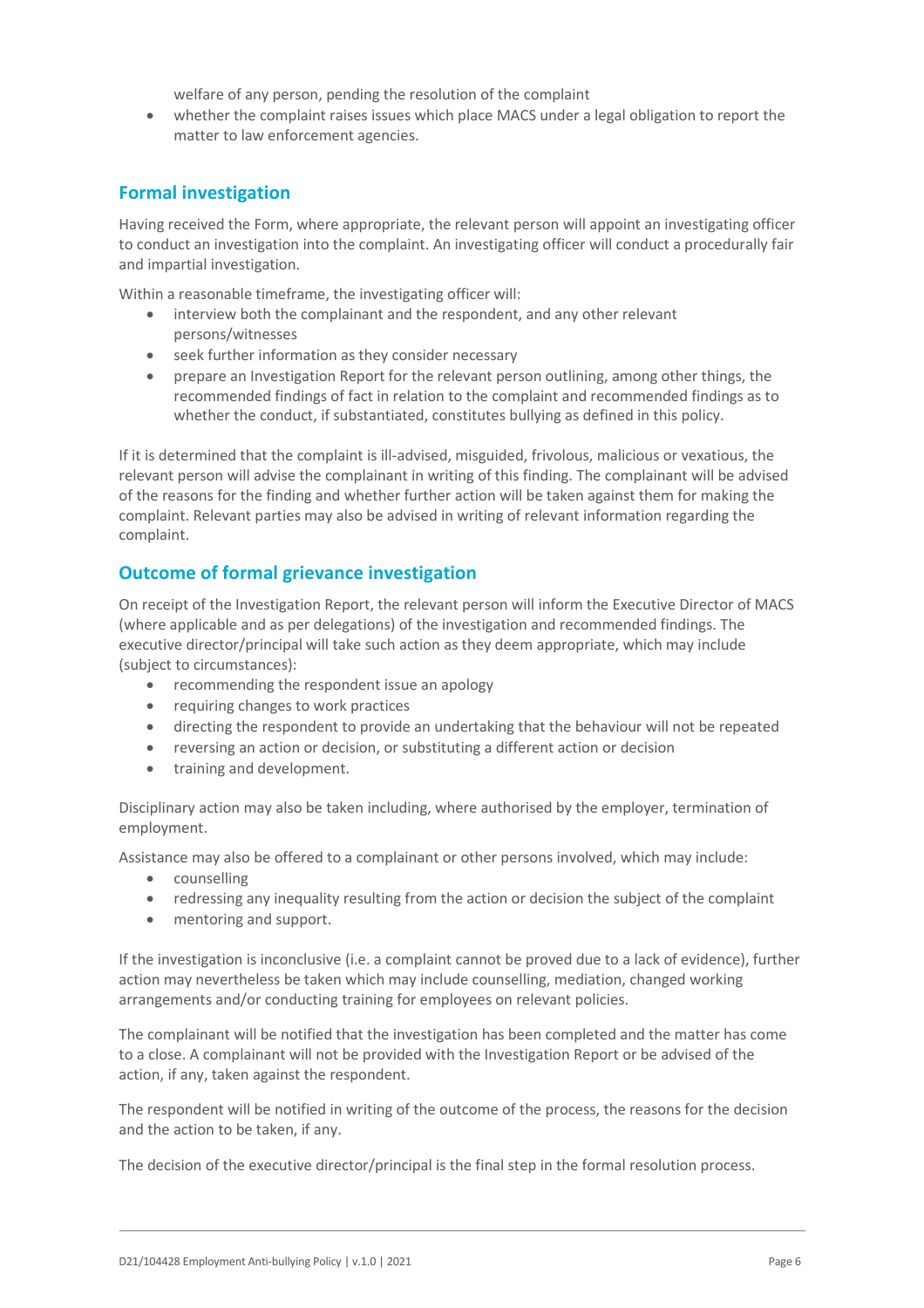### **External resources**

A complainant may choose to seek assistance or information at any time during the process from statutory support agencies in Victoria. Information and contact details for the support agencies are outlined in Appendix 2. Each agency will have specific requirements for lodging a complaint and will have varied investigation procedures.

In dealing with complaints, MACS may seek external advice and assistance from professional mediators, investigators, external agencies and any other appropriate persons.

### **Confidentiality**

Anyone involved in a complaint of bullying or its investigation must ensure that the circumstances and facts of the complaint are disclosed only to those people who are directly involved in progressing its investigation and resolution. In particular, it is important that staff who make a complaint, or who may be witnesses to the circumstances giving rise to the complaint, do not discuss the matter outside the investigation and resolution process. Staff may discuss the matter with their immediate family, or professional or health advisers; however, all reasonable steps must be taken to ensure that they maintain confidentiality of the matter.

### **Counselling support**

In dealing with allegations of bullying, a staff member and their immediate family members may utilise the services of counselling support at any stage of the process.

MACS is a member of Access Employee Assistance Program (EAP) which can be contacted on 1800 818 728.

### **Vexatious claims**

MACS will not deal with complaints under this policy that:

- are made anonymously, without sufficient detail being provided so as to allow investigation or resolution of the matter
- do not have sufficient detail so as to allow investigation or resolution of the matter
- taken at their highest, do not constitute bullying as defined by this policy.

Where a complainant makes frivolous, vexatious or malicious claims against a respondent, for example, where false or misleading information is provided, relevant information is withheld, facts are distorted or there is no demonstrated commitment to resolution, then depending on the circumstances, disciplinary action may be taken against the complainant.

## Appendices

Appendix 1: Complaints procedure flow chart

Appendix 2: Support agencies

# Related policies

School Anti-discrimination and Harassment Policy School Occupational Health and Safety Policy School Social Media Policy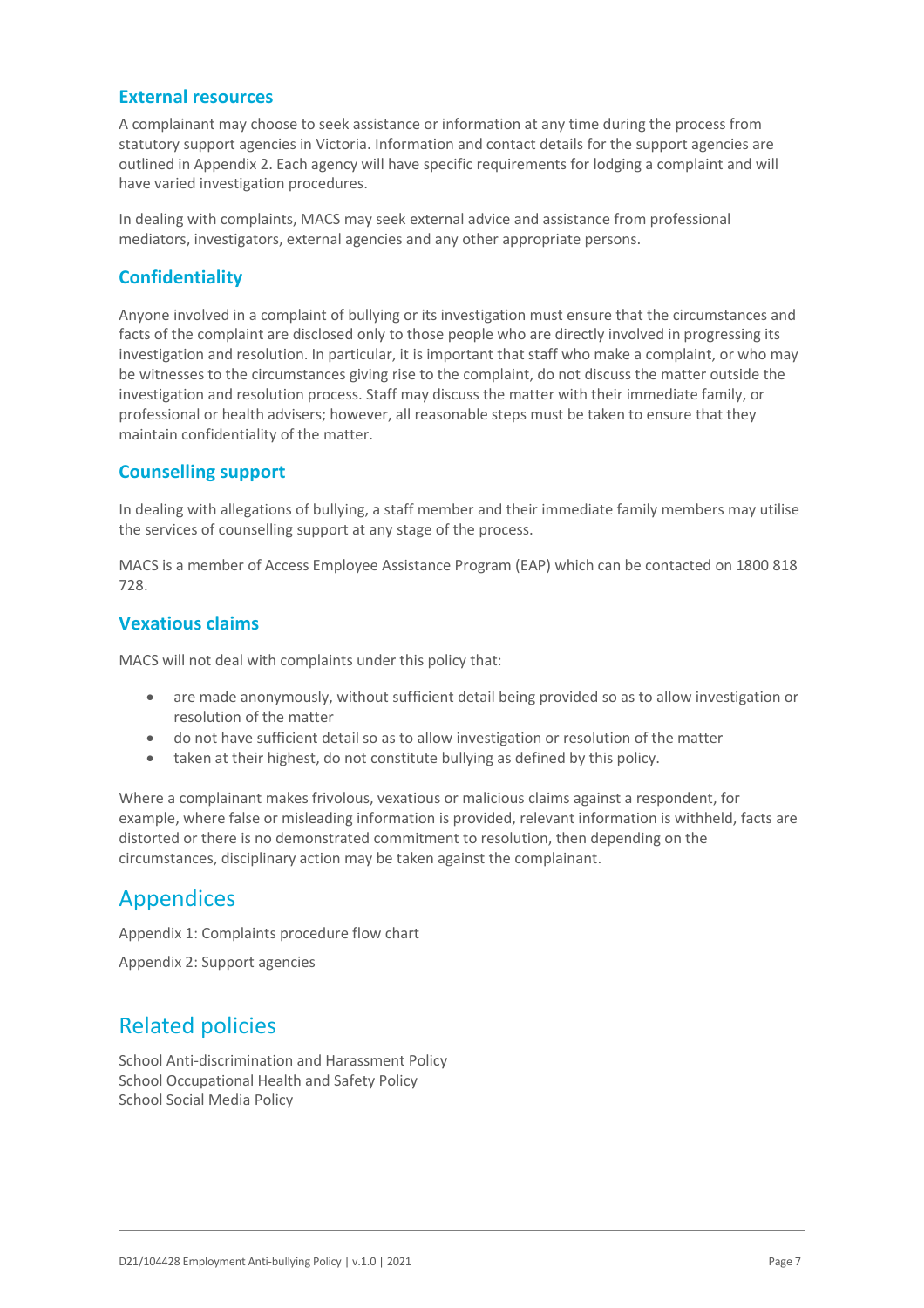# Relevant legislation

#### **Commonwealth**

*Fair Work Act 2009*

#### **Victoria**

*Occupational Health and Safety Act 2004*

| Responsible director      | Director, Catholic Mission, People and Culture |
|---------------------------|------------------------------------------------|
| Policy owner              | General Manager, Employee Relations            |
| Approving body/individual | MACS Board                                     |
| Approval date             | July 2021                                      |
| Date of next review       | 2023                                           |

| <b>POLICY DATABASE INFORMATION</b> |                                                                                 |
|------------------------------------|---------------------------------------------------------------------------------|
| <b>Related documents</b>           | • Appendix 1: Complaints procedure flow chart<br>• Appendix 2: Support agencies |
| <b>Superseded documents</b>        |                                                                                 |
| New policy                         | <b>New</b>                                                                      |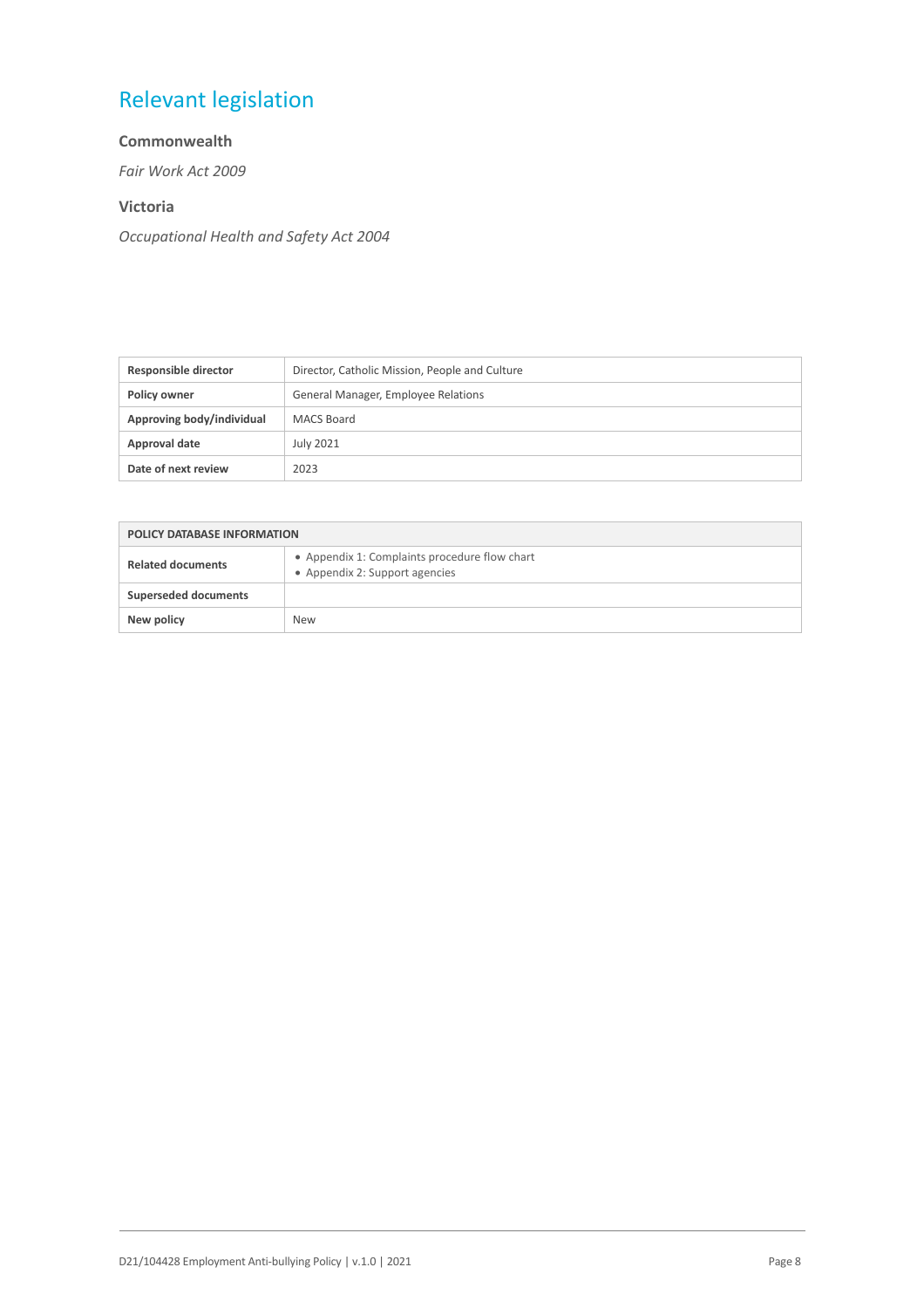# Appendix 1: Complaints procedure flow chart



**Contact Officers:** [Insert names] **Note:** [Include details if school provides access to a counselling service]. The contact phone number is [insert].